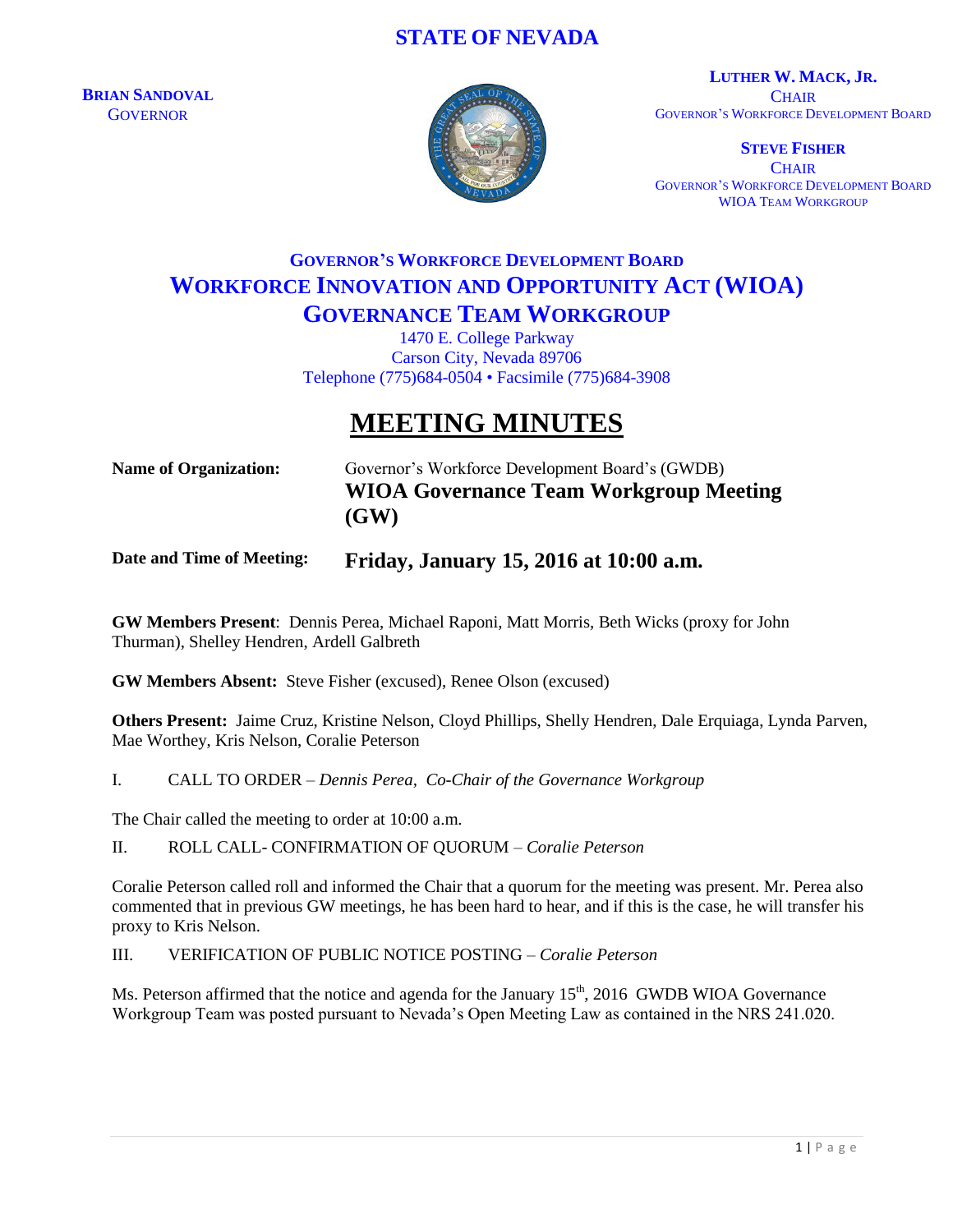#### IV. **FIRST PUBLIC COMMENT(S) –** *Dennis Perea*

Members of the public are invited for comment(s). **NO** action may be taken on a matter during public comments until the matter itself has been included on an agenda as an item for *possible action*, and properly noticed pursuant to **[NRS 241.020](http://www.leg.state.nv.us/NRS/NRS-241.html#NRS241Sec020)**. Due to time constraints, the Chair may limit public comments to **three (3) minutes/person**. Please clearly state and spell your full name.

The Chair announced the First Public Comment Session and invited members of the public to speak. No comments were made. Hearing none, the Chair moved to the next agenda item.

#### V. **DISCUSSION/FOR POSSIBLE ACTION:** APPROVAL OF MINUTES: GW meetings held on January 8, 2016 - *Dennis Perea*

The Chair asked for approval of the January  $8<sup>th</sup>$ , 2016 meeting minutes. A motion was made by Mike Raponi and was seconded by Ardell Galbreth. All were in favor, none were opposed and the motion carried unanimously.

#### VI. **DISCUSSION/FOR POSSIBLE ACTION:** STATE PLAN REVIEW AND WORK ASSIGNMENTS – *Dennis Perea*

Kris Nelson explained that the current version of the State Plan draft (Version 8.1) has been published for public comment and was also disseminated to the Governor's Workforce Development Board for their January 21st, 2016 meeting. She added that it will be out for public comment for 30 days, and there have been some suggestions for revisions. She added that at a previous GW meeting, any revisions suggested by the GW group will be made in a minor version numbering (8.1, 8.2 for example).

Dennis Perea then asked if the GW members could discuss the process by which they will make changes, adding that Beth Wicks had sent some suggestions, although he was unsure if the whole group had a chance to review them. He further stated that he had also seen some edits from Workforce Connections, some minor, and some are very substantive in nature.

Mike Raponi asked for clarification – that Version 8.1 is out for public comment now, and there have also been additional submittals received which have been sent to the working groups?

Dennis Perea affirmed Mr. Raponi's comment.

He asked Kris Nelson to confirm that this understanding of how, as a group, they will address substantive changes. She affirmed this and Mr. Perea then asked for the GW members' feedback, and if all the GW members had seen the suggested edits. As Beth Wicks submitted the changes previous day, Mr. Perea agreed that the whole group may not have seen them. Mr. Raponi emphasized that they should see/consider and agree/disagree as a group, and if those changes are important and positive changes, they should be voted upon.

**Process for changing the Plan** - The public is reviewing Version 8.1 presently. Minor edits could be made to Version 8.2, but the major components/revisions that are being suggested should not be put into a Plan Version 8.2 until after the Board Meeting. Between January  $21<sup>st</sup>$  and February  $18<sup>th</sup>$  (public comment period), and those changes could be considered in the upcoming February 18<sup>th</sup> meeting as possible amendments to the Plan.

Dennis Perea paraphrased that minor (grammatical, for example) changes could be made but major revisions will be dealt with after the public comment period closes and they make changes to the Plan in future. Matt Morris and Mike Raponi agreed to this understanding. Shelley Hendren stressed the importance of allowing for public comment.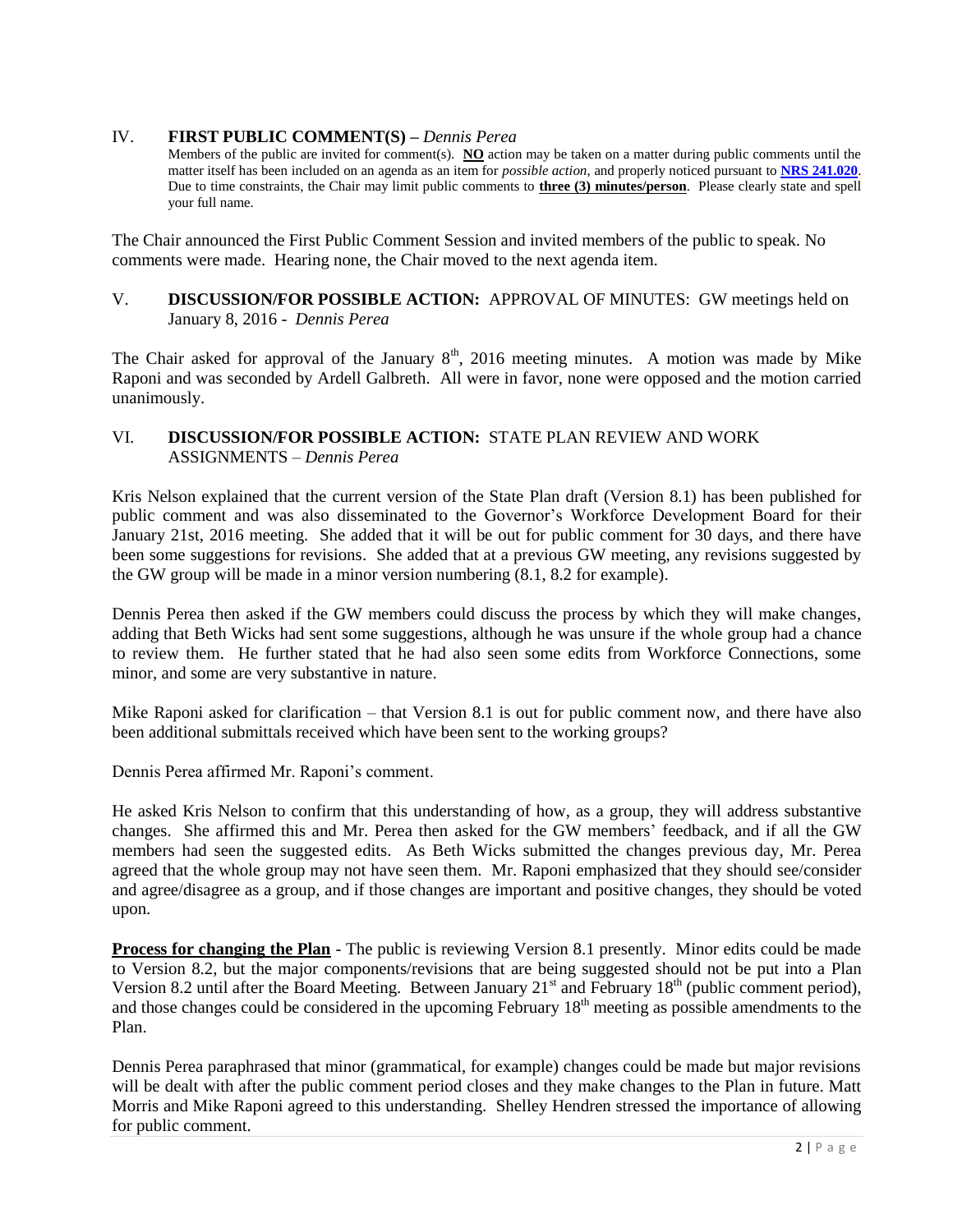Matt Morris added that the Board may make substantive changes to the Plan at their meeting on the 21st, as this is their charge, and went on to mention that the Board has the understanding that all items have been vetted by the GW, which is also actually required by WIOA.

Ardell Galbreth asked if public comments could be submitted to the GWDB or the Strategic Planning Subcommittee. Kris Nelson responded that she actually has posed this question to the DAG, who has issued a preliminary advisory. She explained that public comments are solicited in two manners, in writing or in person at the meeting. If public comments are submitted to her in writing, they will be submitted to the Board in copy, but are not all, necessarily, read into the record.

Dennis Perea suggested that the edits proposed by the local boards be forwarded for vetting by the Governance Workgroup.

Dennis Perea stated that some of the changes are on important issues in the Plan, and a consensus from all the programs may not be possible before the GWDB meeting takes place.

 Shelley Hendren formed a motion that they proceed with the Governor's Workforce Development Board meeting as had been planned, using Version 8.1 of the State Plan (with no changes),

After the GWDB meeting, this Governance Workgroup will meet with regard to any substantive changes (received during the public comment period) that the Board recommends *and* those changes that have been recently submitted by the local boards for consideration to be included in the State Plan,

The Governance Workgroup will then make a determination on which of those will move forward, which will be posted for public comment and will then go before the GWDB February 18, 2016 meeting.

Ardell Galbreth seconded Ms. Hendren's motion. All were in favor, none were opposed and the motion carried unanimously.

#### VII. **DISCUSSION/FOR POSSIBLE ACTION:** GWDB STATE PLAN WORKSHOP ASSIGNMENTS – *Dennis* Perea or *Steve Fisher*

Dennis Perea mentioned comments made by Steve Fisher in the Strategic Planning Subcommittee on January  $14<sup>th</sup>$  that the general layout of the format for the GWDB meeting will be:

- Matt Morris will give a high level overview of the Governor's Plan and Vision for the State
- Steve Fisher will then show a PowerPoint presentation highlighting 1) how the Plan was developed, 2) the different Titles involved and some of their substantive changes to the Title, 3) introduce the subject matter from each Title and ask for questions from the Board.

Mr. Perea asked for any other suggestions. Brad Deeds stated that regarding the question mentioned in yesterday's Strategic Planning Subcommittee meeting about performance goals/outcomes and volunteered to prepare something or act as a reference. Mr. Perea agreed to work with him further on this offline.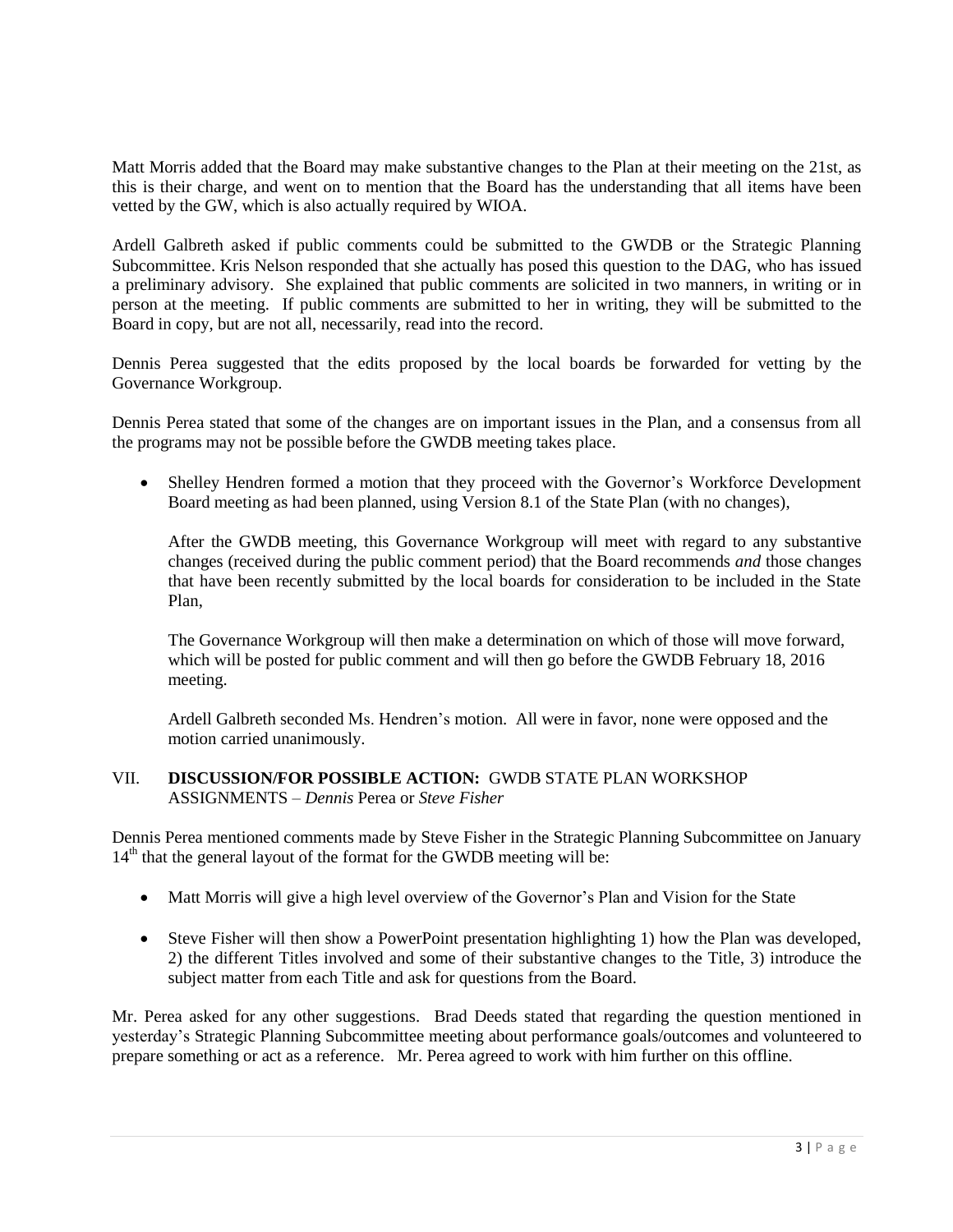Dale Erquiaga stated that he liked the PowerPoint overall, although he wanted to suggest adding an additional slide between Slide two and three which would state Nevada's two strategies: 1) aligning sector strategies and career pathways and 2) aligning the core programs, which would lead to slide three, as he feels that these are both central to this conversation and should be disclosed.

Mr. Perea mentioned the Board of Education meeting on January 14<sup>th</sup> and asked if comments from that meeting should be mentioned at the GWDB meeting. Mr. Erquiaga stated that at that meeting he referenced the Plan and the sector strategy (targeting) was discussed. He added that giving a high level view of pages 38 and 39 of the Plan should be sufficient to be addressed in the GWDB meeting.

Kris Nelson agreed to add the slide Mr. Erquiaga mentioned and would distribute this to all.

VIII. **DISCUSSION/FOR POSSIBLE ACTION:** Discussion and possible action regarding dates, times, and agenda items for future meetings – *Dennis Perea* 

The next Governance Workgroup meeting will be held on Friday, January 29, 2016 at 10:00 a.m.

#### IX. **SECOND PUBLIC COMMENT(S) –** *Dennis Perea*

Members of the public are invited for comment(s). **NO** action may be taken on a matter during public comments until the matter itself has been included on an agenda as an item for *possible action*, and properly noticed pursuant to **[NRS 241.020](http://www.leg.state.nv.us/NRS/NRS-241.html#NRS241Sec020)**. Due to time constraints, the Chair may limit public comments to **three (3) minutes/person**. Please clearly state and spell your full name.

The Chair announced the Second Public Comment Session and invited members of the public to speak. Kris Nelson reiterated the deadline for public comments for the State Plan is February 8, 2016. She added that, conceivably the public comments could be considered in the February  $12<sup>th</sup>$  GW meeting and could be addressed at the February 18th GWDB meeting. Dennis Perea stated that this should take place earlier as the proposed changes were so substantive. Hearing no further comment, he adjourned the meeting.

#### X. **ADJOURNMENT –** *Dennis Perea*

Meeting was adjourned at 10:35 a.m.

- **NOTE:** Agenda items may be taken out of order, combined for consideration by the public body, and/or removed from the agenda at any time. Pursuant to NRS 241.020, no action may be taken upon a matter raised during a period devoted to comments by the general public until the matter itself has been specifically included on an agenda as an item upon which action may be taken. If unable to attend meeting, Members of the WIOA may designate a proxy to act on their behalf.
- **NOTE:** Persons with disabilities who require reasonable accommodations or assistance at the meeting should notify the DETR Director's Office, in writing at: 555 E. Third Street, Carson City, Nevada 89713; or, should call (775) 684- 3911; if hearing impaired, dial TTY (800) 326-6868 or Nevada Relay 711; or send a fax request to (775)684-3908 as soon as possible and *no later than close of business* **on Thursday, January 14, 2016.**

**Notice of this meeting was posted** *on or before 9 a.m. on the third day prior to the meeting* **at the following locations:** DETR, 2800 E. St. Louis, Las Vegas, NV; DETR, 500 East Third St., Carson City, NV; DETR, 1325 Corporate Blvd., Reno NV; NEVADA JOBCONNECT, 3405 S. Maryland Parkway, Las Vegas, NV; NEVADA JOBCONNECT, 4500 E. Sunset., Henderson, NV; NEVADA JOBCONNECT, 2827 N. Las Vegas Blvd., North Las Vegas, NV; NEVADA JOBCONNECT, 1929 N. Carson St., Carson City, NV; NEVADA JOBCONNECT, 172 Sixth St., Elko, NV; NEVADA JOBCONNECT, 480 Campton St., Ely, NV; NEVADA JOBCONNECT, 121 Industrial Way, Fallon, NV; NEVADA JOBCONNECT, 475 W. Haskell, #1, Winnemucca, NV; NEVADA JOBCONNECT, 4001 S. Virginia St., Suite G, Reno, NV; NEVADA JOBCONNECT, 2281 Pyramid, Sparks, NV; GRANT SAWYER OFFICE BUILDING, 555 E. Washington Ave., Las Vegas, NV; LEGISLATIVE BUILDING, 401 S. Carson St., Carson City, NV; NEVADAWORKS 6490 S. McCarran Blvd., Building A, Unit 1., Reno, NV; WORKFORCE CONNECTIONS, 6330 West Charleston Blvd. #150, Las Vegas, NV.

**Notice of this meeting was posted on the Internet at:** DETR's Public Meetings website - [www.nvdetr.org,](http://www.nvdetr.org/) [http://nvdetr.org/publicmeetings.htm;](http://nvdetr.org/publicmeetings.htm) and Nevada's Public Notice website at [https://notice.nv.gov/,](https://notice.nv.gov/) as required by NRS [232.2175.](http://www.leg.state.nv.us/NRS/NRS-232.html#NRS232Sec2175)